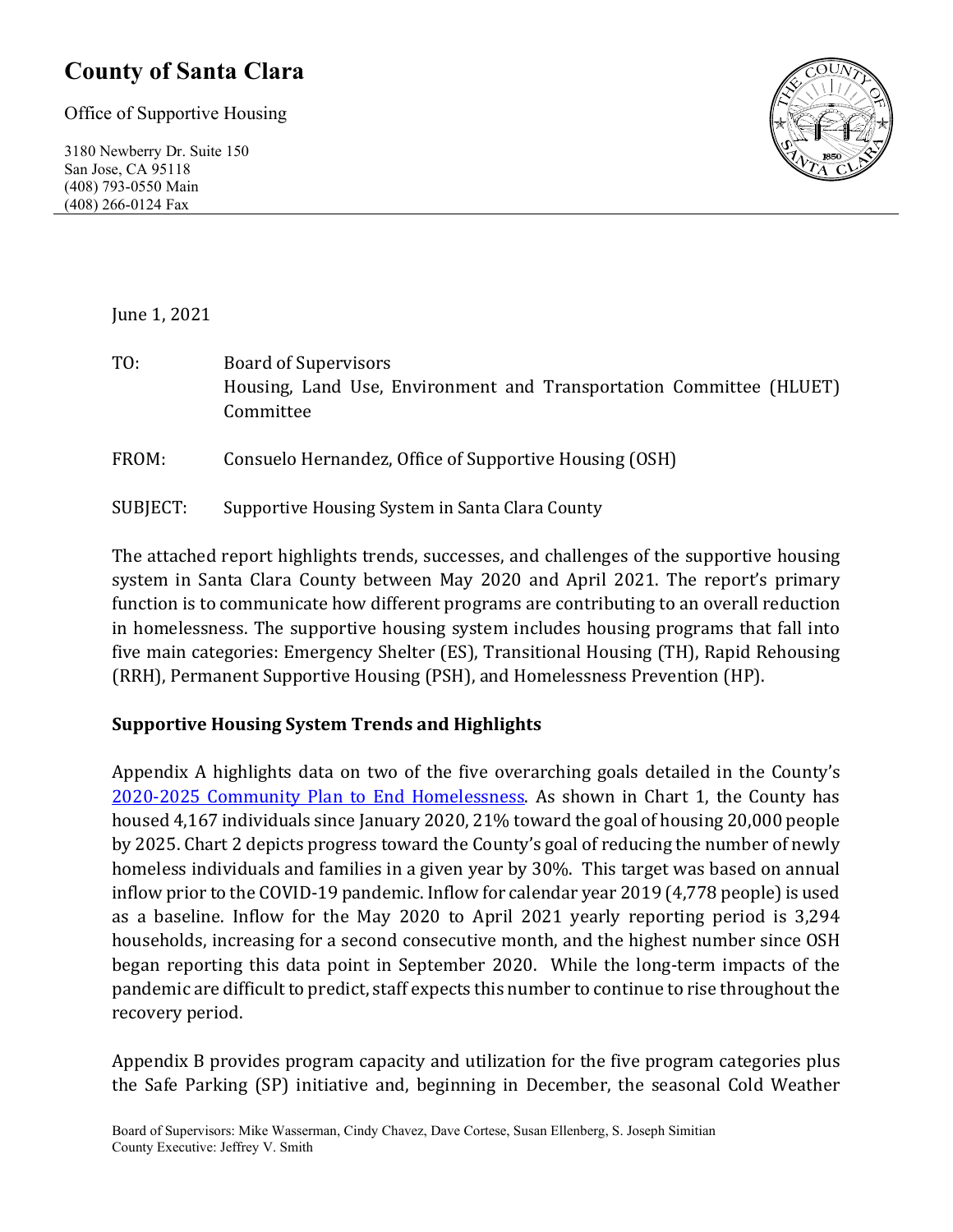Shelter (CWS) programs. As depicted in the Program Utilization chart in Appendix B, HP (102%) and PSH (97%) are the most utilized programs as it relates to capacity for this reporting period. RRH utilization is up from 70% in March to 74% in April 2021.

Appendix C illustrates key system performance measures, benchmarks for which are determined in coordination with community partners on an annual basis. Notable trends and highlights for the reporting period include the following:

- Chart 1 depicts the number of people experiencing homelessness for the first time (system entries) compared to the number of clients enrolled in a housing program during the same period. As shown in chart 1, both system entries (3,239) and program enrollments (6,956) decreased for the May 2020 through April 2021 period compared to prior years. These reductions are likely due in large part to the shelterin-place orders that persisted during a significant portion of last year.
- Chart 2 provides data on exits to permanent housing destinations by housing type and period. Exits to permanent housing from RRH programs continued an upward trajectory seen over the past several months, reaching 80% for the current study period. TH exits to permanency stabilized (43%) after falling below 40% in the fall, while ES exits to permanency increased to 30%, meeting the outcomes benchmark for the first time since this metric was reported. Overall program exits to permanent housing held steady at 38%, just short of the 40% system-wide benchmark.
- Chart 3 in Appendix C illustrates that PSH retention remains high at 96.2%, exceeding the system-wide 95% benchmark for the period.

Appendix D presents data on housing placements and inflow by project type and month. The upper chart indicates the number of households that moved to permanent housing (housing placements), compared to the number of households completing their first assessment (inflow). The inflow is stratified by level of housing intervention – minimal, RRH, or PSH. The lower chart breaks down the housing placements by the type of project from which the household was receiving assistance. Inflow remained steady for April 2021 at 306 households after averaging about 250 households per month from November through February. As mentioned earlier in this report, staff expect this number may rise as the pandemic emergency abates and unhoused residents have increased access to services. Inflow continues to outpace the rate of housing placements. For April 2021, inflow exceeded housing placements by 67%.

#### **Permanent Supportive Housing**

Appendices E through L provide data and outcomes related to the County's PSH programs. PSH provides longer-term rental assistance, case management and supportive services to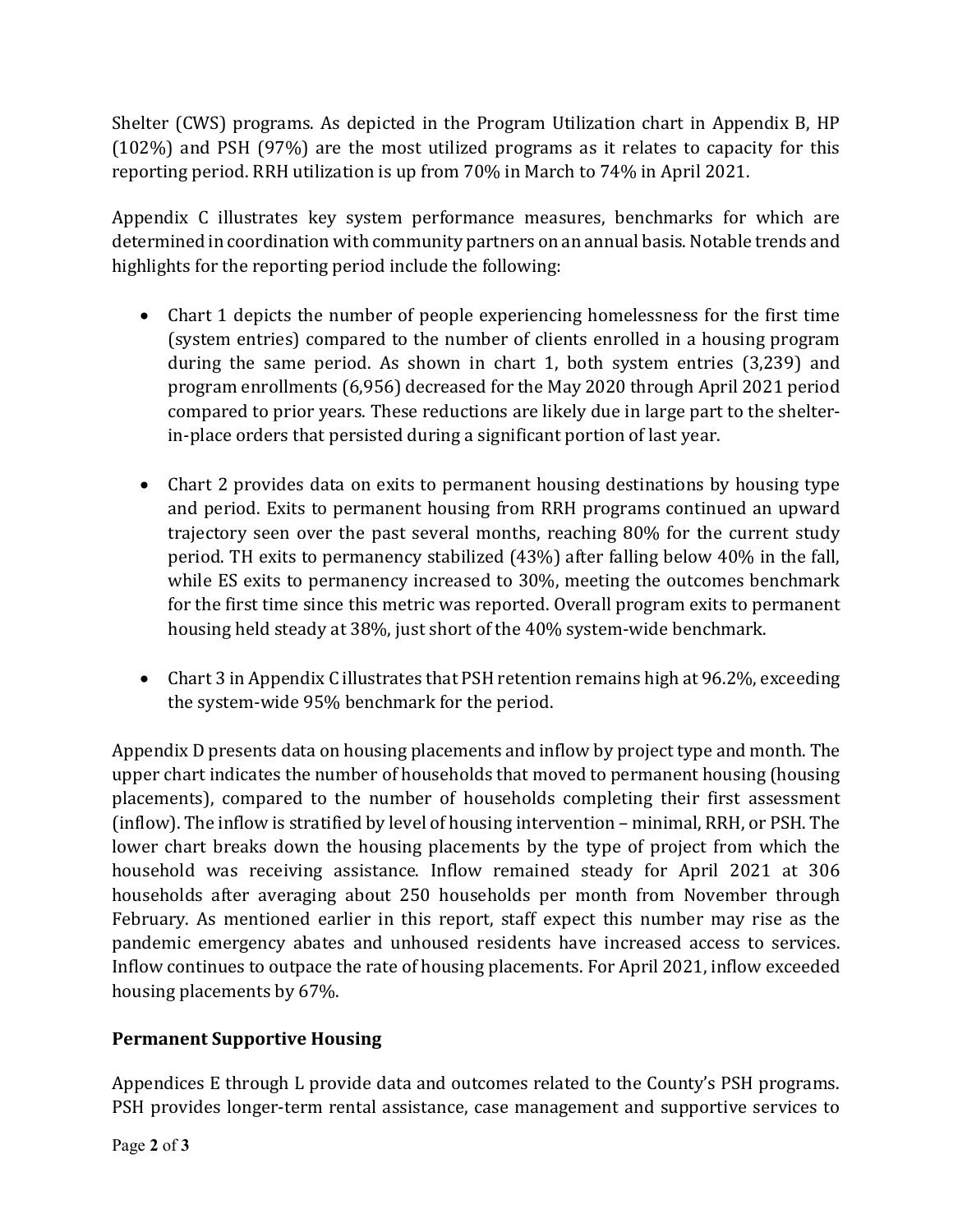the most vulnerable chronically homeless individuals and families in the community. It is guided by the principles of Housing First and harm reduction. Housing First focuses on providing housing to homeless people as quickly as possible, and then providing supportive services tailored to the needs of each client. The harm reduction model is used in the context of homeless people who engage in substance abuse. It focuses on serving the client while also reducing the negative consequences of the client's substance use.

Appendices E and F provide capacity, enrollment, and demographic data for all PSH programs. Highlights include the following:

- Chart 2 in Appendix E shows that countywide, there are 2,067 households enrolled in PSH programs. [1](#page-2-0) Of these 2,067 enrollments, 1973 (95%) are currently housed. The remaining clients are in the housing search process.
- Most PSH program participants (74%) report at least one type of mental health disability (Chart 3, Appendix E), and nearly half (49%) indicate substance abuse. Most participants (62%) report two or more (co-occurring) disabilities. These data reflect the population for whom PSH services are intended – individuals who will require long-term assistance due to a chronic disabling condition.

About half of the County's PSH program capacity consists of Care Coordination Project (CCP) programs (see Appendix E, Chart 1). The CCP is a multi-agency initiative developed to ensure the effectiveness of case management for the most vulnerable members of the County's homeless population. It is designed to coordinate, prioritize, and deliver permanent supportive housing to these highly vulnerable chronically homeless individuals and families.

Appendices G through J provide data and outcomes for participants in CCP-specific programs, which include both Scattered-Site and Project-Based Voucher (PBV) programs[2.](#page-2-1) Over the past few years, the CCP moved from securing housing at scattered sites throughout the County to new development sites. With a vacancy rate of 4% in the San Jose-Sunnyvale-Santa Clara housing market area<sup>[3](#page-2-2)</sup>, it is difficult to find available rental housing units. To address this issue, the Housing and Community Development (HCD) team within the OSH works with housing developers to build affordable and supportive housing developments in the County.

<span id="page-2-0"></span> $1$  Note that this excludes Housing and Urban Development – Veterans Affairs Supportive Housing (HUD-VASH) program participants; data for this program are not currently recorded in our Homeless Management Information System (HMIS).

<span id="page-2-1"></span><sup>&</sup>lt;sup>2</sup> Scattered-Site PSH provides housing to participants via private market housing units dispersed throughout the community, with mobile or off-site support services. Project-Based PSH provides housing at a central multi-unit development, with support services provided on-site.

<span id="page-2-2"></span><sup>3</sup> https://www.huduser.gov/portal/publications/pdf/SanJose-Sunnyvale-SantaClaraCA-CHMA-20.pdf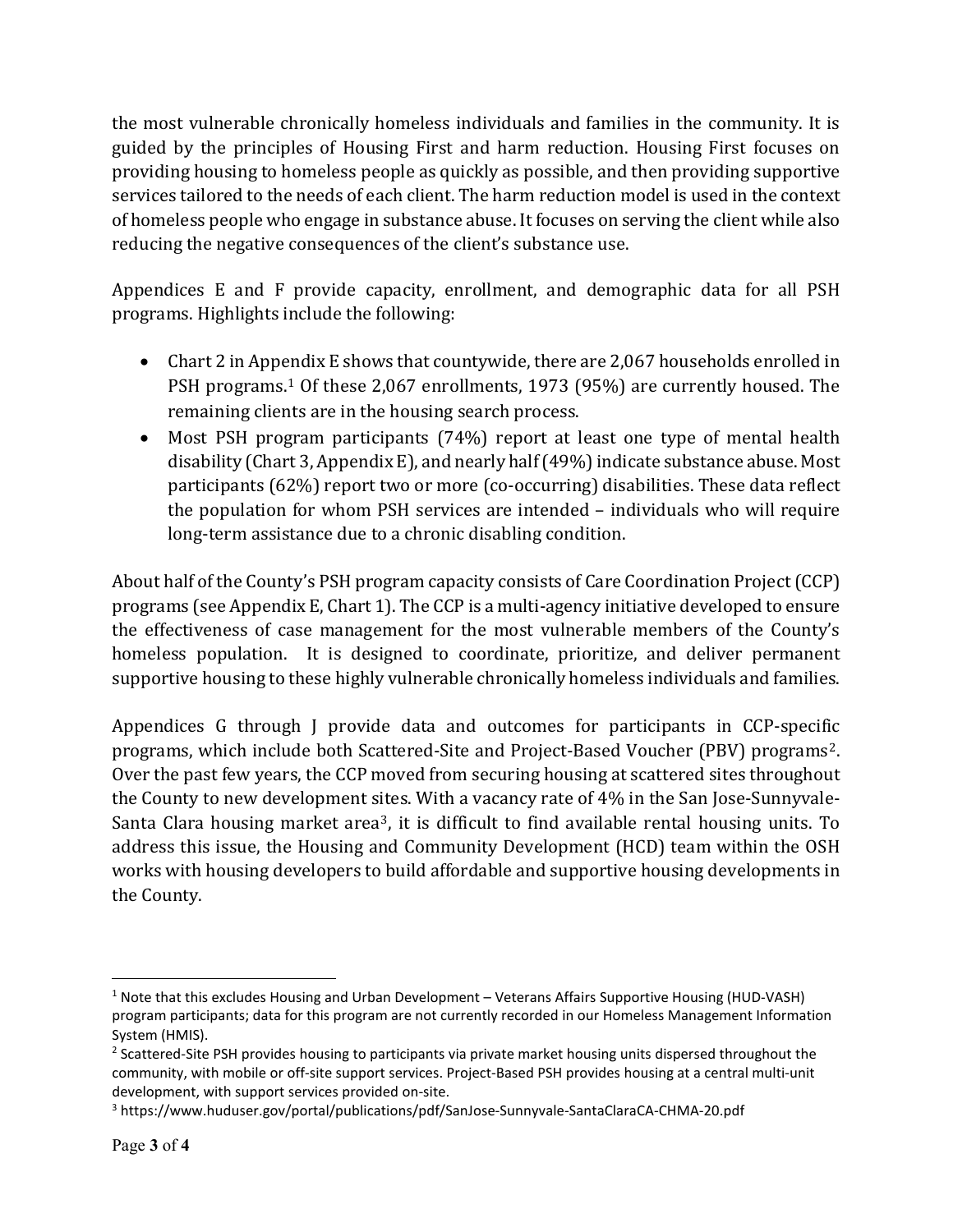Highlights from the charts in Appendix G, which focus on CCP enrollments and retention, are as follows:

- As seen in the upper chart, from July 1, 2011 through April 30, 2021, the CCP enrolled 2,371 chronically homeless households (a total of 2,889 individuals) into intensive case management services and housed 2,149 households.
- The lower chart shows the annual CCP housing retention rate for the May 1, 2020 to April 30, 2021 period. The housing retention rate (defined for CCP as 12 consecutive months of housing) for the period is 95.2%. This exceeds the CCP's housing retention goal of 80%.

Clients' utilization of County health, social service, and criminal justice services are key outcome metrics as it relates to both costs and client health. Service utilization data was obtained for CCP participants through records at the Santa Clara Valley Medical Center (SCVMC), Behavioral Health Services Department (BHS), Social Services Administration (SSA), and Criminal Justice Information Control (CJIC). Data in Appendices H through J reflect utilization data for 1,531 individuals who were housed in the CCP between July 1, 2011 and April 30, 2021, and who remained housed for a period of one year or more.

Changes in these clients' utilization of County services over a six-year period pre- and posthousing are shown. The pre-housed data show the utilization of services for a period of three years prior to the date they were housed. The post-housed data show the utilization of services for the same individuals for a period of three years after the date they were housed.

Trends and highlights from the charts in Appendices H, I, and J are as follows:

• Charts 1 and 2 in Appendix H provide data on outpatient services encounters in four health service areas: Outpatient Mental Health, Outpatient Drug and Alcohol Services (DADS), Santa Clara Valley Medical Center (SCVMC) Emergency Room, and Emergency Psychiatric Services (EPS). As seen in Chart 1, the highest utilization of mental health outpatient services occurred in the first 12 months after being housed. This is a positive indication, as clients are encouraged to seek mental health services and get stabilized once they are housed. As expected, mental health services utilization decreased significantly over time post-housing; by 52% at 13 - 24 months post-housing, followed by an additional 40% decrease at 25 – 36 months posthousing. DADS service encounters were highest in the 12 months prior to being housed, with a steady decline in these encounters at each post-housing time interval. A similar trend is seen for SCVMC Emergency Room and EPS admissions. Housing, coupled with supportive services, provides significant stability to clients who have been homeless for many years. The data show that the longer clients are stably housed, the less they utilize these services.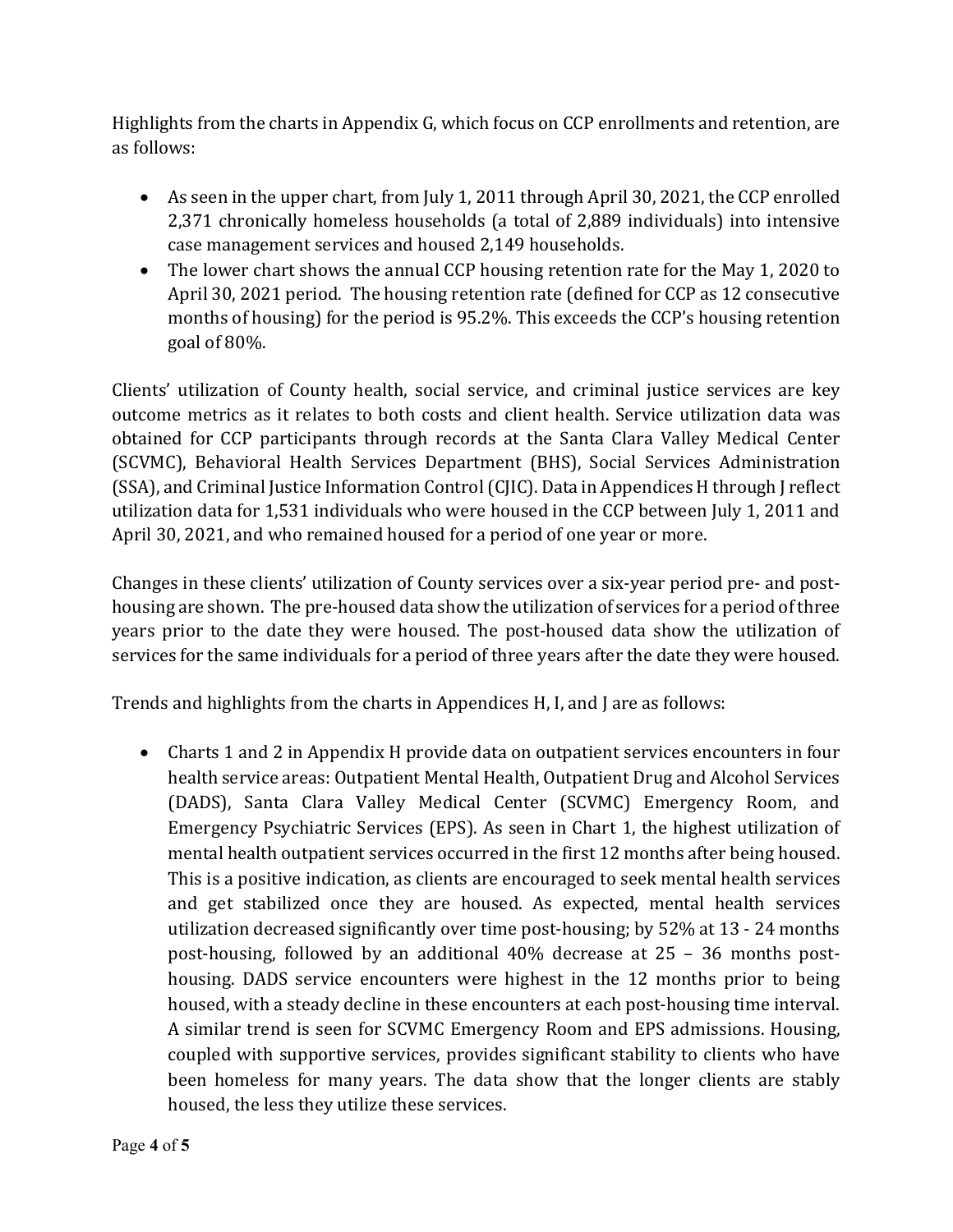- Chart 3 in Appendix H shows counts of clients served in each of the four health service areas described above. Similar to what is seen in Charts 1 and 2, the largest number of clients are served in Mental Health in the first 12 months after being housed, while DADS, SCVMC Emergency Room, and EPS data show a substantial reduction in the number of clients served in the post-housed period. These reductions continue the longer clients are stably housed. Clients are connected to primary care providers and receive care through regular office appointments, reducing the burden on emergency services.
- Appendix I illustrates a similar trend. Chart 1 illustrates that the number of days clients spend as an inpatient in the Hospital, Psychiatric Unit, and Mental Health-Residential Care Facility (RCF) all decrease post-housing. The frequency of arrests as well as the number of days spent incarcerated (Charts 2 and 3, respectively) show substantial decreases in the post-housed period, with continued reductions the longer the client is stably housed.

The chart in Appendix J provides pre- and post-housing healthcare costs for 711 clients who were housed through the CCP for at least two full years. County staff linked these individuals' information with service utilization and cost data from the County Emergency Department (ED), VMC Inpatient, Barbara Aaron Pavilion (BAP), EPS, County Mental Health Outpatient (MH-OP) and Residential Programs, and contracted psychiatric hospitals.

In total, the healthcare costs for these clients were about \$ \$21.2 million for the three-year period pre-housing, and \$24.4 million for the three-year period post-housing. Overall costs increased post-housing by about 8%. This increase reflects the more limited primary care options that were available to housed CCP clients during the County's COVID-19 stay-athome order in 2020. Some clinics were temporarily closed, requiring clients to rely on other care options.

#### **Temporary Housing Programs**

Appendices K and L contain data related to the County's temporary housing programs, which consist of emergency shelter, transitional housing, and safe parking projects. For the current study period, the data includes additional temporary housing created in response to the COVID-19 pandemic. Efforts to increase capacity due to the crisis began in March 2020. The County's Emergency Operations Center (EOC) established the Joint Departmental Operations Center (JDOC) to operationalize new temporary shelter programs, oversee daily temporary shelter placements and enhance coordination between County departments, the City of San José and partner agencies. The implementation of temporary pandemic-related housing programs - consisting of hotel and motel rooms for COVID-positive, exposed, and vulnerable/high-risk clients, and additional congregate shelter space - reflects the need for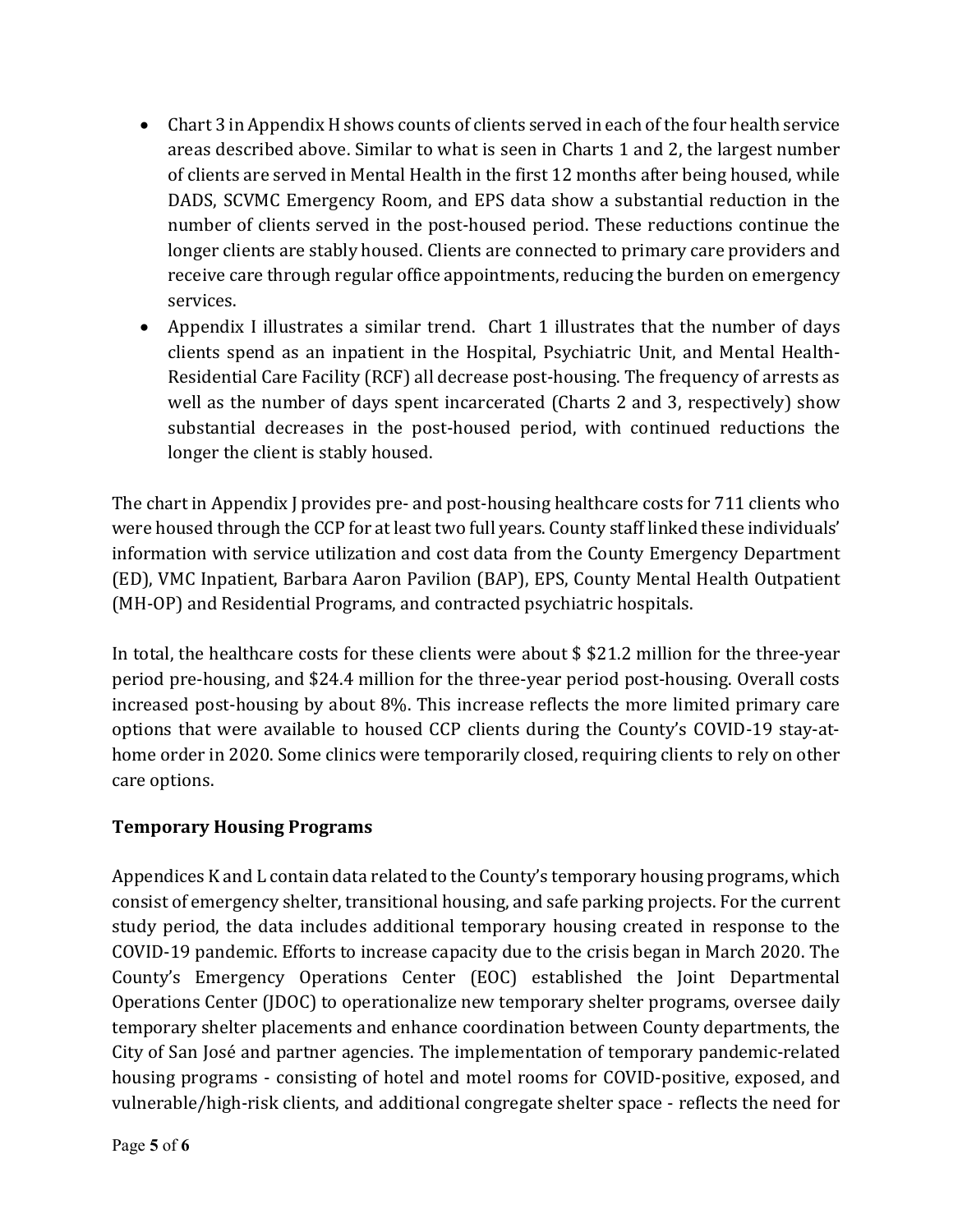creative temporary housing solutions to ensure the safety of County residents during the crisis.

The graphs in Appendix K provide capacity and utilization data. Pandemic-related temporary housing categories are as follows:

- *Hotel/Motel COVID+*: represents motel or hotel space for clients who have tested positive or been exposed to COVID-19 and require support to complete their isolation period.
- *Hotel/Motel COVID High-Risk*: denotes motel or hotel space reserved for homeless clients who are vulnerable or at high risk for complications of COVID-19.
- <span id="page-5-0"></span>• *Additional Emergency Shelter*: represents new emergency shelter space to allow compliance with current social distancing protocols for congregate housing.

As shown in the lower Chart in Appendix K, utilization of Hotel/Motel COVID High-Risk programs was at 91% in April 2021. The utilization rate of these programs has remained high throughout the pandemic. With the increased number of older homeless individuals in the County, and nearly one quarter of individuals reporting chronic health problems,<sup>[4](#page-5-1)</sup> providing safe, temporary housing for County residents at risk for complications of COVID-19 has been a priority. Appendix L shows the demographic characteristics of residents served in the Hotel/Motel COVID High-Risk programs.

Safe Parking projects have also been one of the most utilized types of temporary shelter in the County, with a 94% utilization rate in April 2021. In the past five years, the number of Santa Clara County residents living in cars and recreational vehicles (RVs) has increased significantly. The most recent Santa Clara County Homeless Census<sup>[4](#page-5-0)</sup> indicated that 18% of unhoused County residents were found to be living in vehicles – up from 8% in 2015 and 2017. This increased incidence of residents living in cars and RVs has necessitated the creation of more locations that allow these residents a safe place to park 24 hours a day. Most recently, the first safe parking site of its kind opened in Palo Alto, a city which has seen a particularly high increase in residents living in cars and RVs.

In the past five years, through the collective efforts of the County and its community partners, temporary housing and emergency shelter capacity has doubled. The County's [2020-2025](https://www.sccgov.org/sites/yes/takeaction/Pages/2020-Santa-Clara-County-Community-Plan-to-End-Homelessness-.aspx)  [Community Plan to End Homelessness](https://www.sccgov.org/sites/yes/takeaction/Pages/2020-Santa-Clara-County-Community-Plan-to-End-Homelessness-.aspx) contains a goal to again double the number of yearround temporary housing beds and offer a variety of temporary housing options for unhoused residents.

<span id="page-5-1"></span><sup>4</sup> [2019 SCC Homeless Census and Survey Report](https://www.sccgov.org/sites/osh/ContinuumofCare/ReportsandPublications/Documents/2015%20Santa%20Clara%20County%20Homeless%20Census%20and%20Survey/2019%20SCC%20Homeless%20Census%20and%20Survey%20Report.pdf)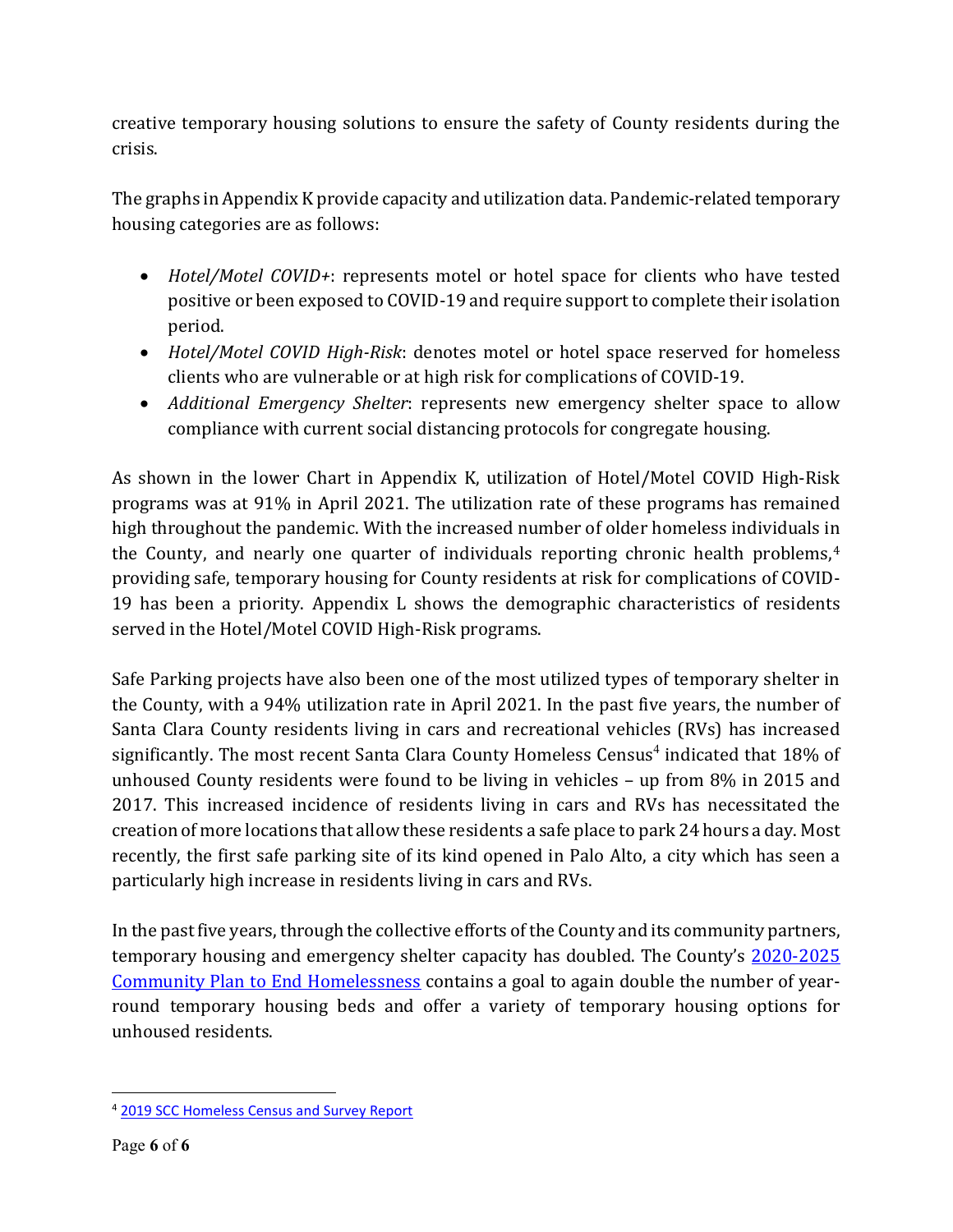



# Office of Supportive Housing

Supportive Housing System Dashboard

> May 1, 2020 – April 30, 2021



# Appendix B: Capacity and Utilization as of 4/30/2021



• Utilization: PSH, RRH are point-in-time utilization on April 30, 2021. TH, ES, and SP utilization are based on the month of April, and HP utilization is based on the last 12 months

• Program utilization is based on households enrolled in programs that are tracked in HMIS.

• PSH programs that are not tracked in HMIS include HUD Veterans Affairs Supportive Housing (VASH), consisting of 1,222 units, and other programs which comprise 72 units. PSH capacity includes 73 units which are Permanent Housing with services (no disability required).

• For Safe Parking programs, one parking space is the equivalent of one unit of capacity with an estimated 2.5 individuals per vehicle.

#### **The 2020-2025 Community Plan to End Homelessness**

The county-wide plan is our roadmap for ending homelessness in Santa Clara County. The 2020-2025 plan sets aggressive targets designed to reverse the current growth in homelessness and bring us one step closer to our collective goal of eliminating homelessness in our community. Appendix A will highlight specific goals related to this plan.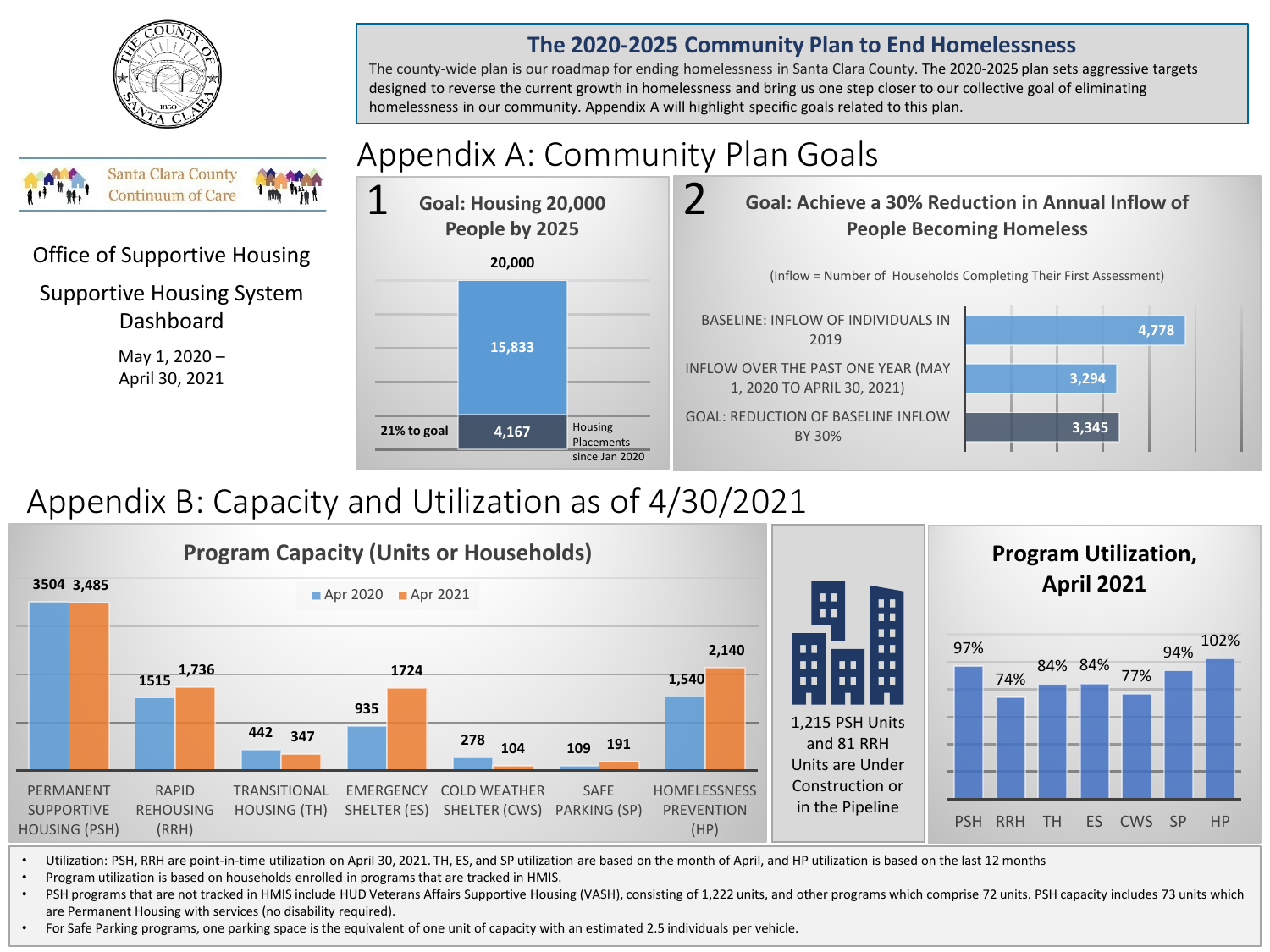# Appendix C: System Performance Measures

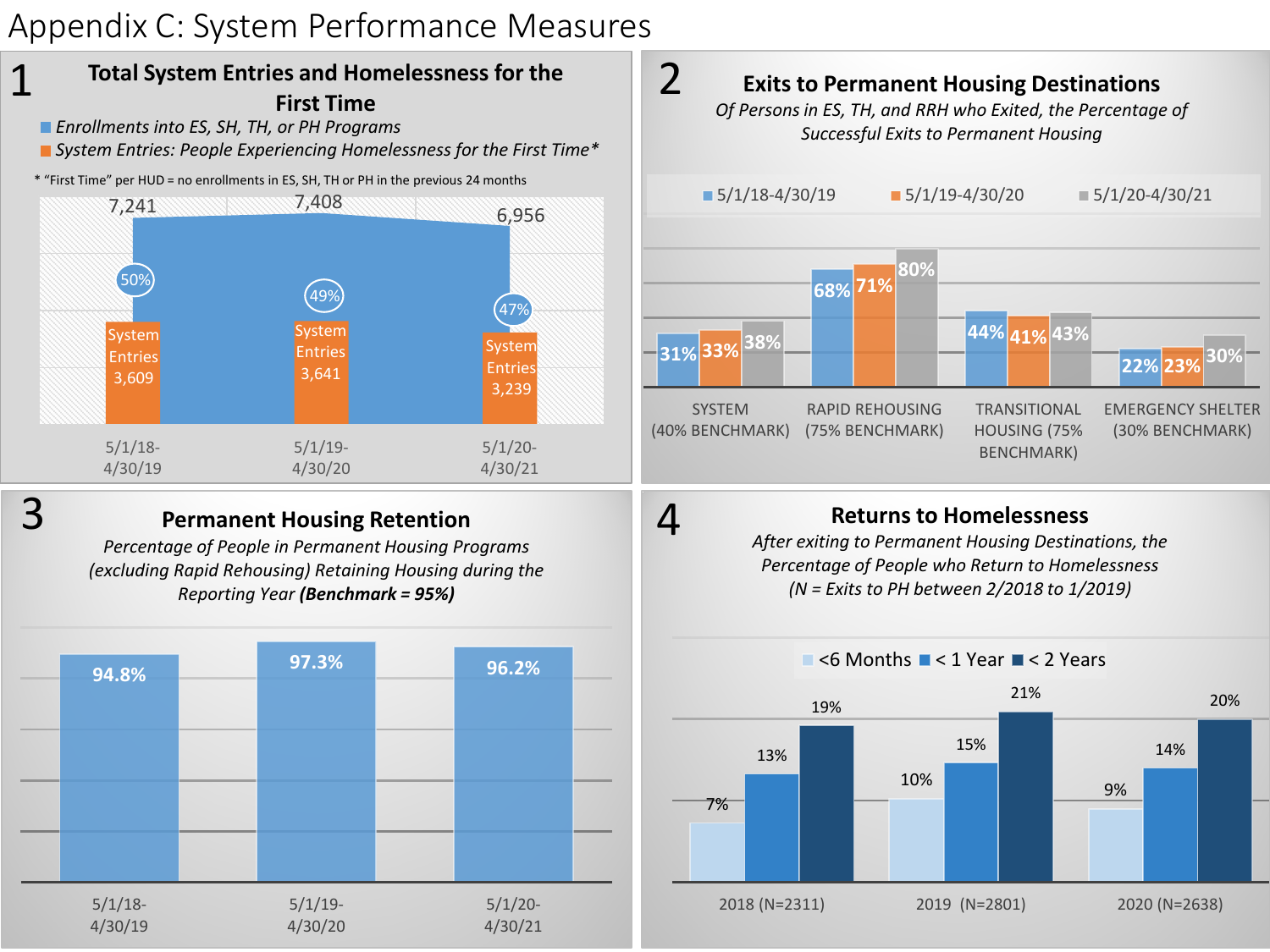# Appendix D: Housing Placements and Inflow by Month



#### **Monthly Housing Placements vs. Homeless Inflow**

#### **Monthly Housing Placements from Project Types**

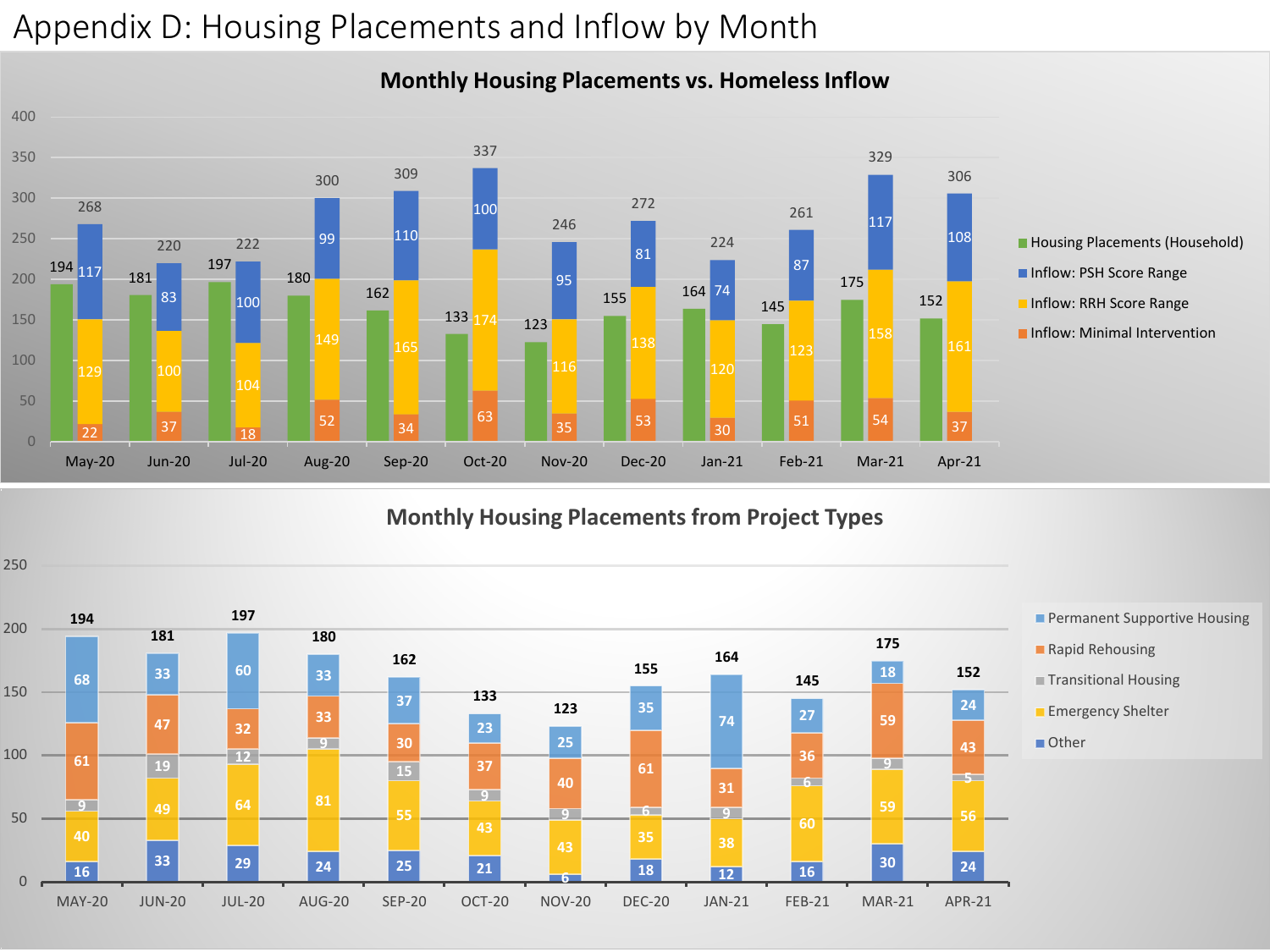Appendix E: PSH Capacity and Enrollments Data – April 30, 2021



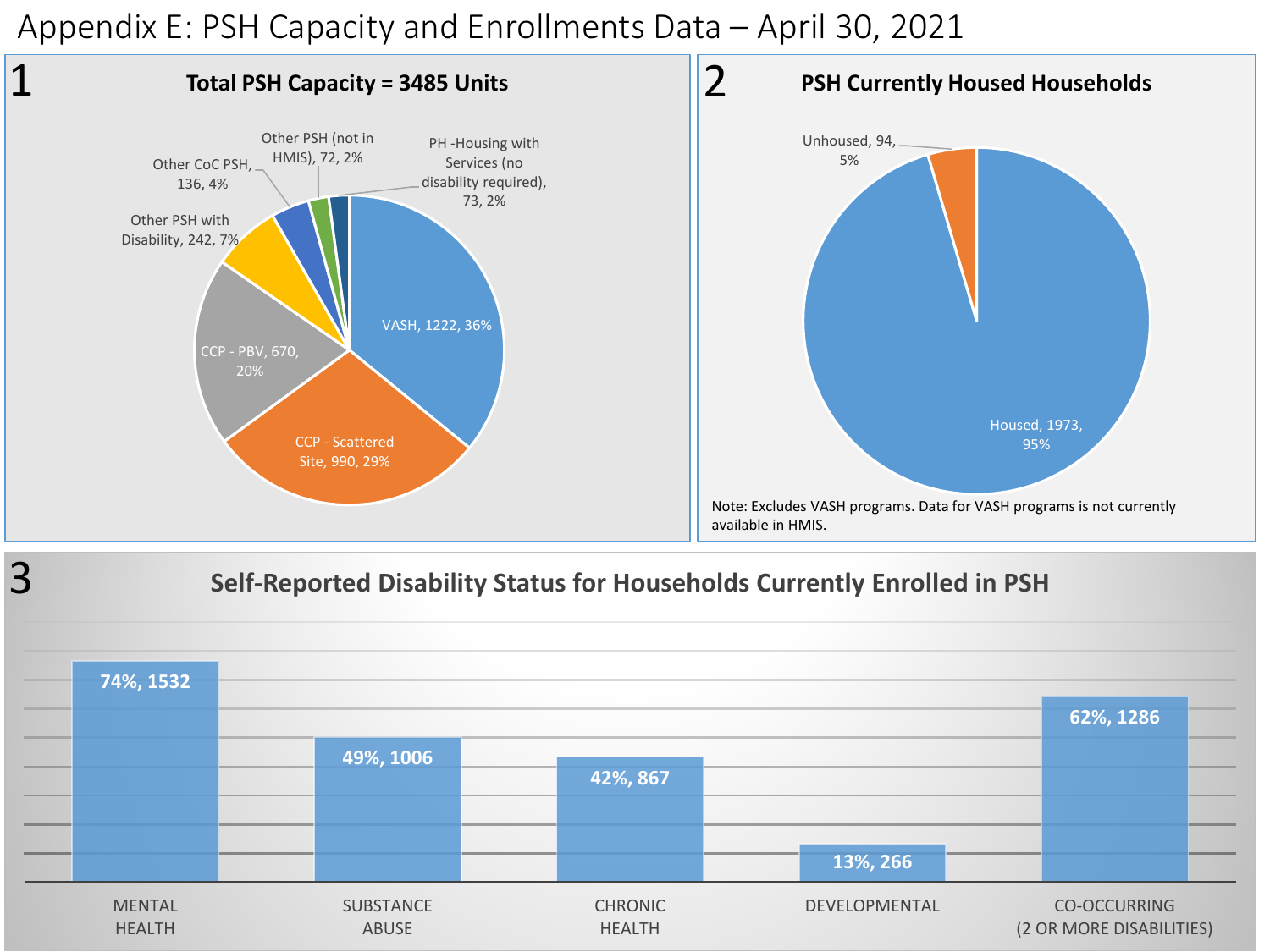### Appendix F: PSH Demographic Information – April 30, 2021



**Demographics for 2,067 Households Currently Enrolled in PSH Programs**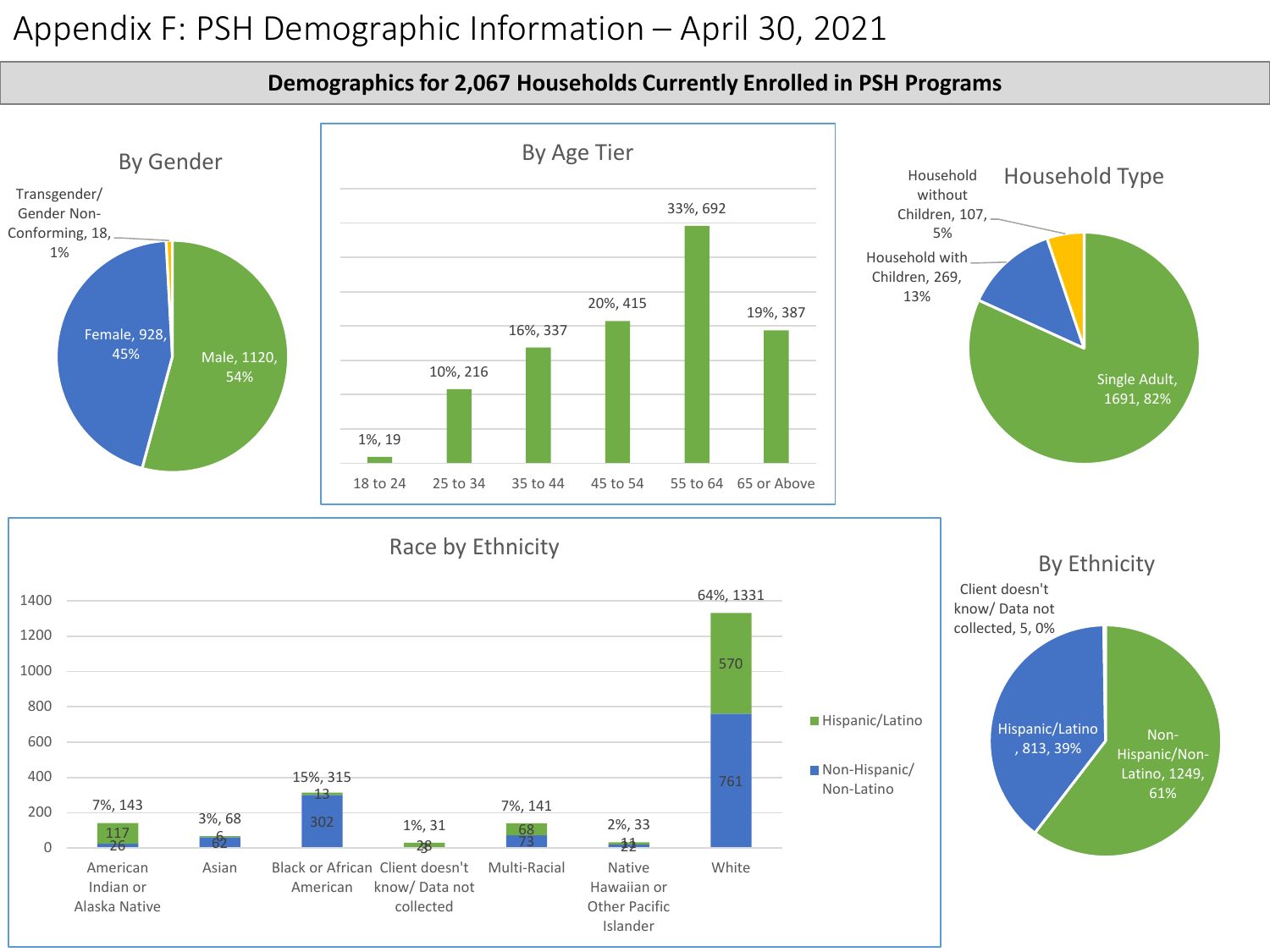Appendix G: CCP Enrollments and Retention as of April 30, 2021



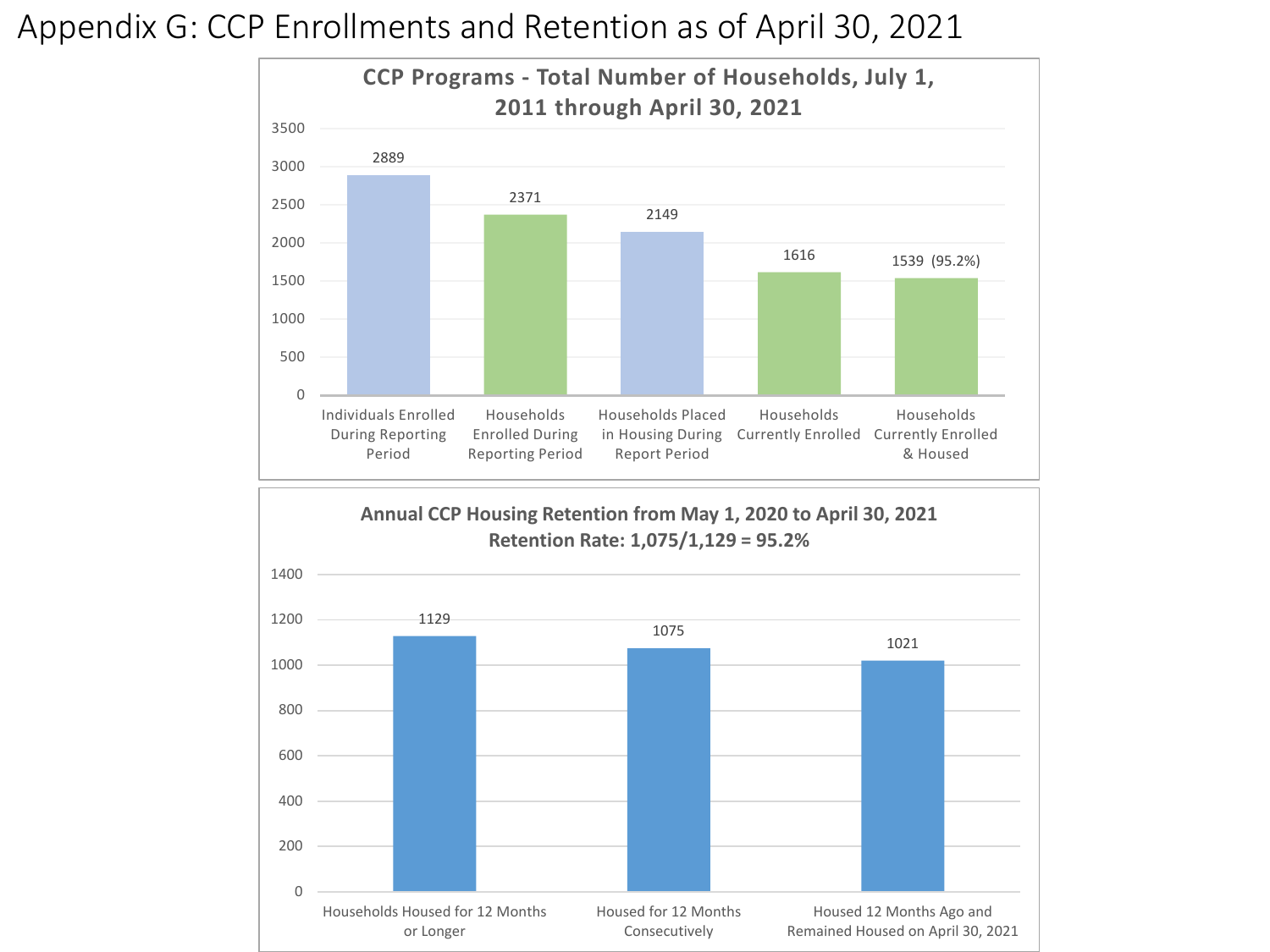### Appendix H: Mental Health, DADS, SCVMC ER, and EPS Use – April 30, 2021

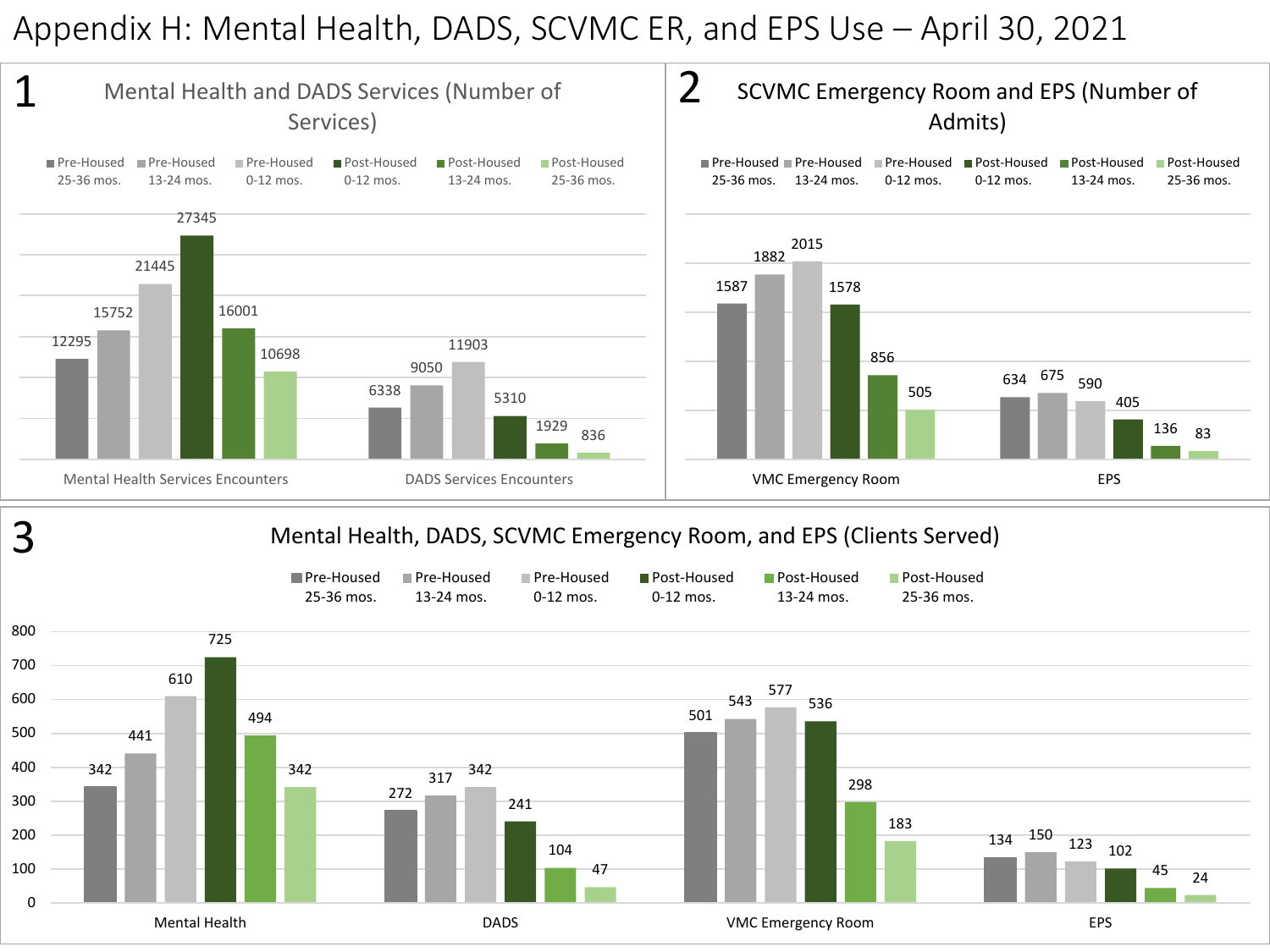Appendix I: Hospital, Psychiatric, MH RCF Days ,Arrests, and Incarceration Days– April 30, 2021

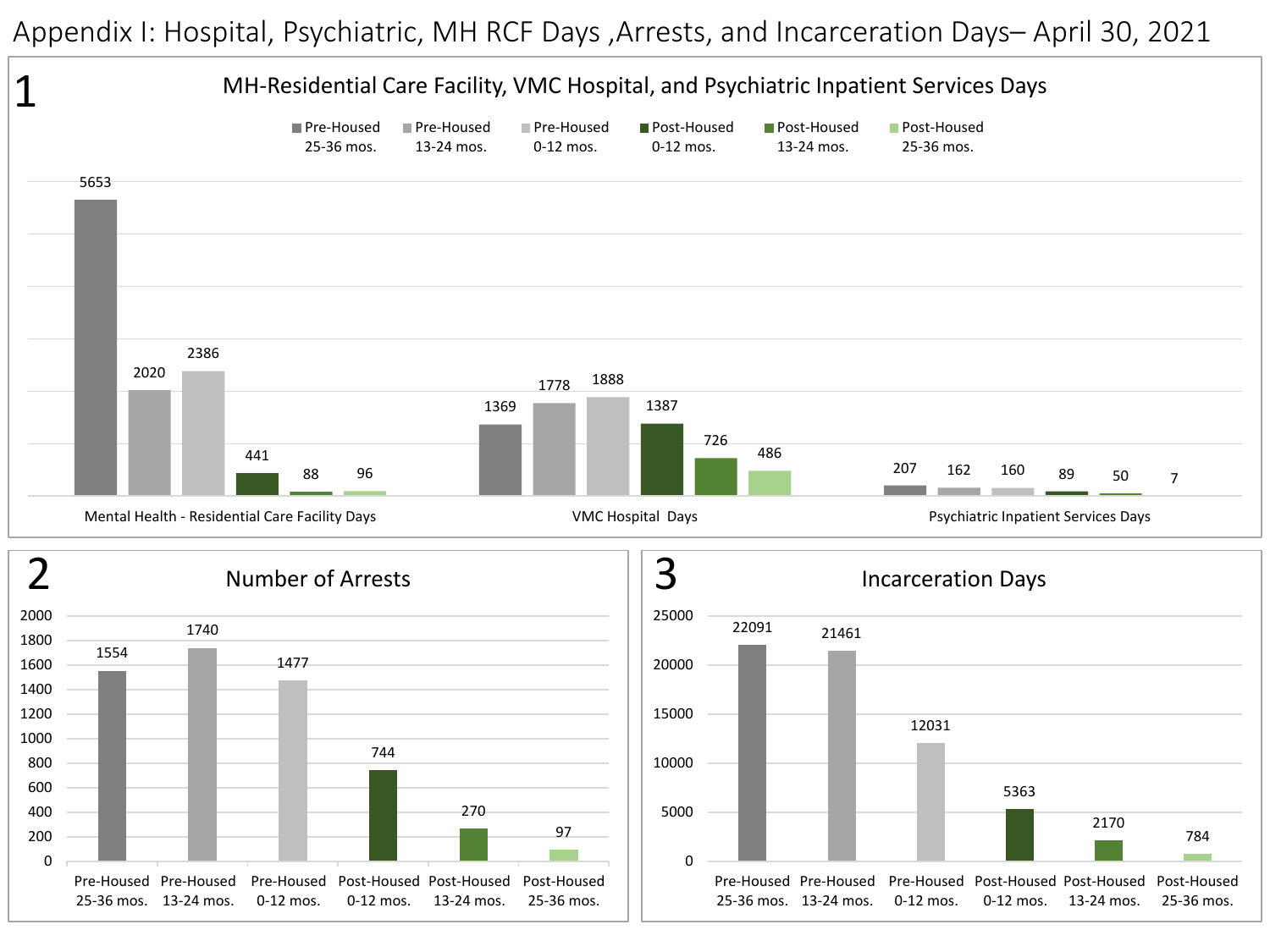### Appendix J: Health Care Cost Analysis for Housed CCP Clients – April 30, 2021



Clients Housed 2+ Years Healthcare costs Pre- and Post-Housing (N=711)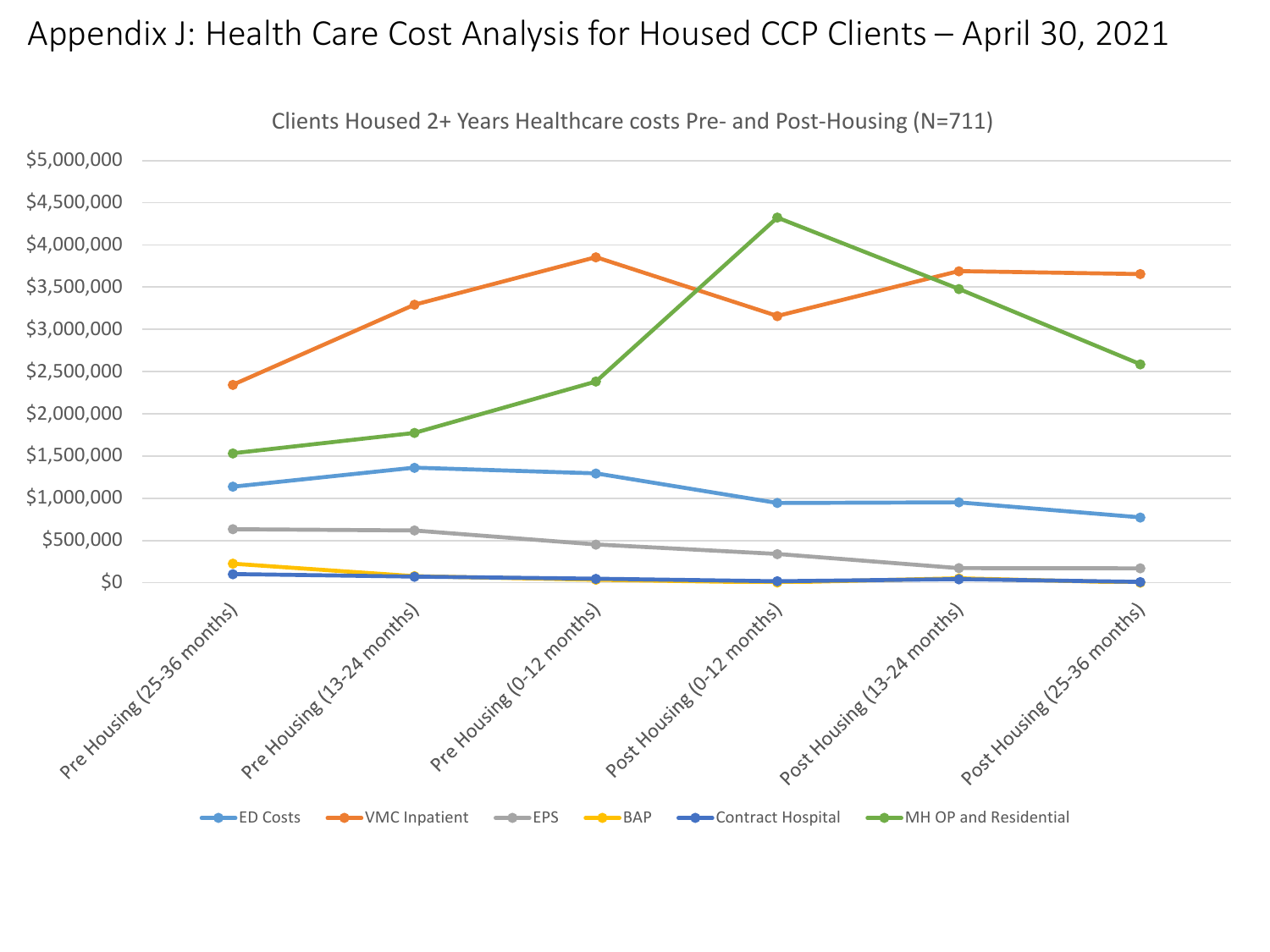# Appendix K: Temporary Housing Capacity and Utilization as of April 30, 2021

- Hotel/Motel COVID+ motel or hotel space for clients who have tested positive for COVID-19.
- Hotel/Motel COVID High-Risk motel or hotel space reserved for clients who are vulnerable or at high risk.
- Additional Emergency Shelters are temporary shelter space to allow compliance with social distancing protocols for congregate housing.

Note: Domestic Violence EH/TH housing utilization is excluded; it is not recorded in HMIS in compliance with HUD safety and confidentiality provisions.